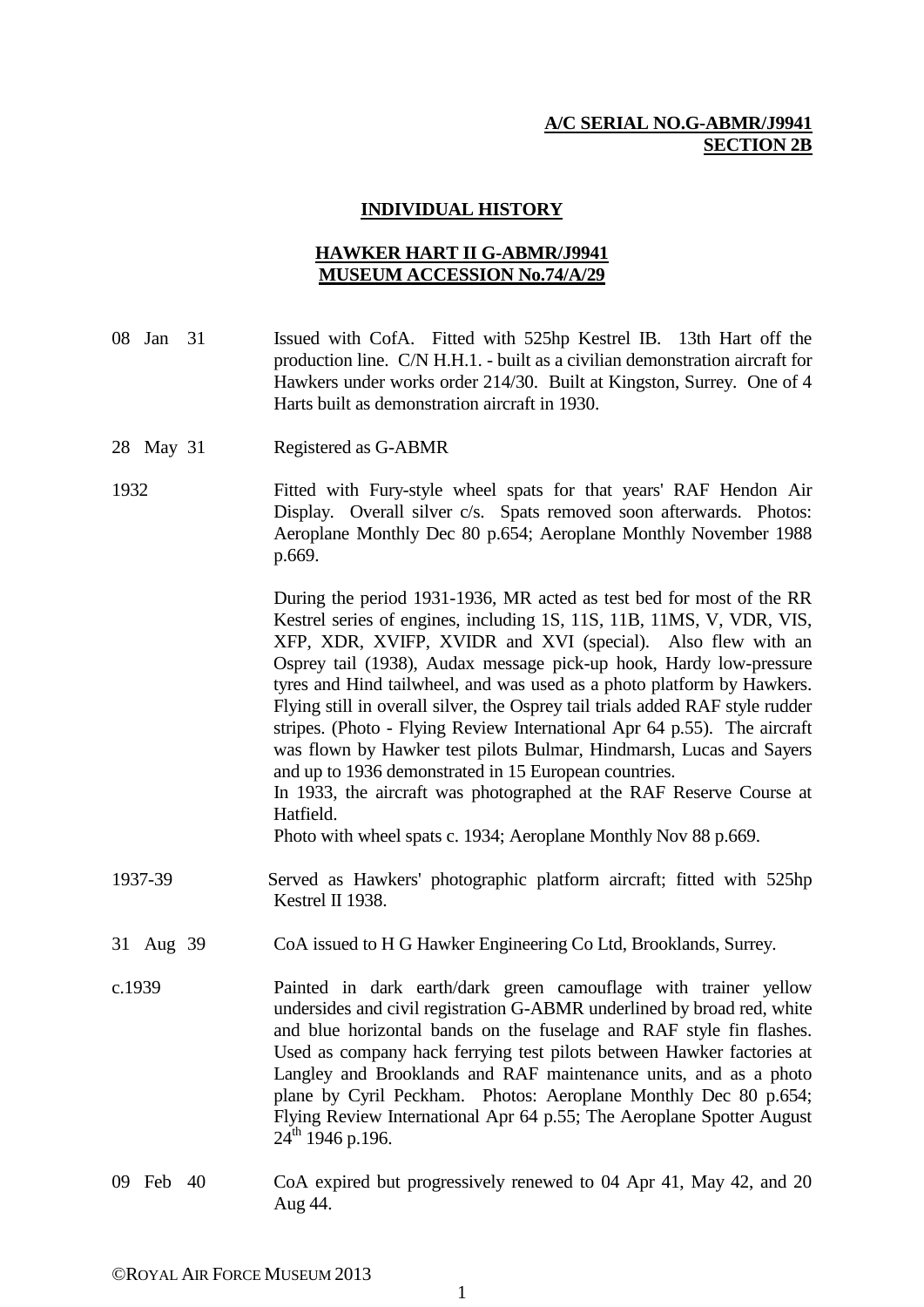- 11 Oct 43 Last CoA extension withdrawn and MAP Permit No.6 issued valid to 10 Oct 44, extended to 5 Nov 45 and 14 Nov 46, then lapsed.
- 22 Jul 44 Flown at christening ceremony at Langley for last built Hawker Hurricane PZ865 'Last of the Many'. Photo – The Aviation Historian Issue No 3 page 21.
- 22 Aug 46 Pilot's Flying Log Book of F/O W Humble (Doris ref. X001-2301) records 45-minute local flight from Langley.
- c. Nov 46 Withdrawn from use, when final permit to fly expired.
- 08 May 49 Flown again at Royal Aeronautical Society Garden Party at White Waltham, Berks, in front of a crowd of 5,000. Photo - Flight  $9<sup>th</sup>$  May 1949 p.596. The `Aeroplane' for 13 May 49 reported that the aircraft `Thundered around and was made to cavort in the most polished manner in the hands of Sqn Ldr Wade'. The aircraft was repainted in silver and was fitted with a Kestrel XVI derated to 560hp111S standard. In this, its first outing for some three years, it gave an eight-minute display. Normally based at Dunsfold. Flew in matt silver over all with dark blue letters. Photo: Aeromodeller Oct 54 p.536. In same scheme; Air Enthusiast Nov/Dec 2001 p.26.
- 23 Jun 51 Aircraft entered by Princess Margaret, together with Hawkers Hurricane IIC `Last of the Many' for the Royal Aero Club-organised Kings' Cup Air Race at Hatfield, Herts both to have been flown by Gp Capt Peter Townsend (The Hurricane in the Jubilee Trophy), but bad weather caused the racing to be abandoned. For this event the Hart gained a royal blue and gold c/s and had the rear cockpit faired over, but with the projecting lip of the gun-ring fairing visible. The large race number '91' was carried on rudder and fuselage. Photos: Aeromodeller Oct 54 p.536; Warbirds Journal 35 p.21; Flying Review International Apr 64 p.55; Aeroplane December 2003 p.87; Scale Models Oct 83 p.529 (minus fairing).
- 19-21 Jul 51 Displayed at Daily Express 50 Years of Flying display at RAF Hendon. Photo – Flypast June 2007 p.63.
- 23 Sep 51 'MR placed 53rd from a field of 55 when flown by Fg Off G F Bullen in the Daily Express South Coast Race, flying from Shoreham.
- 19/20 Jan 52 Flown at the first rally of the Vintage Aeroplane Club, at Denham airfield. Photo - The Aeroplane 1 Feb 52 p.141.
- 25 Jan 52 `Flight' of this date reported recent use of `MR by John Yoxall to photograph 1 Squadron Meteors in formation, still in its Blue/Gold c/s. Photo starting up for this flight; Aeroplane Monthly Nov 88 p.669.
- 12 Jul 52 Aircraft entered in Kings Cup Race, flown by Flt Lt Bullen, who Sat coaxed the aircraft to an average speed of 169mph, coming 18th from a field of 23, when `the sprightly old Hart set course in a lively fashion' in the words of `Flight'.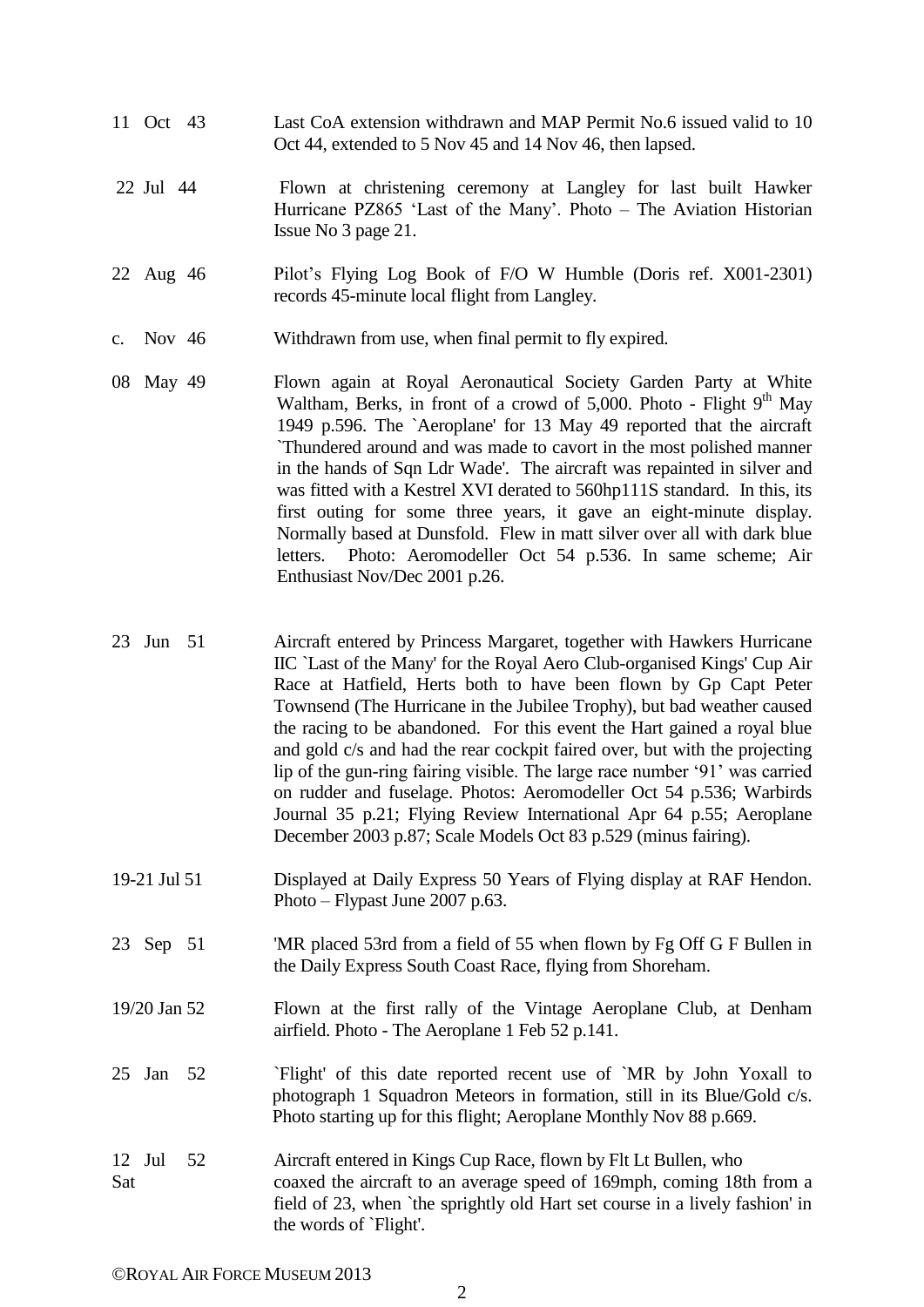- 14 Jun 53 Flown at Royal Aeronautical Society garden Party at Hatfield in formation with Hawker Hurricane and Tomtit. Photo: Flight 19 Jun 53 p.787.
- 20 Jun 53 Flown by Frank Murphy, averaged 163mph in the Kemsley Trophy race, Southend, Essex.
	- Sep 56 Engine failure at 600 feet over Wiltshire piloted by D M S (Duncan) Simpson. Forced landing in clover field - supercharger seizure due to bearing failure. Took three years to find replacement parts for the Kestrel, a replacement supercharge casing coming from the owner of a Kestrel powered dragster.
	- 2 Feb 59 Civilian registration cancelled.
- 1959 Restored in military markings as first production Hart, J9933 with undersize wing roundels. Ailerons not slotted and non-standard. Usually flown at this period by Hawker test pilot Duncan Simpson. Photos: Aeromodeller Feb 60 p.70; Aeroplane Monthly Nov 88 p.668.
- 1960 Fitted with modification to alleviate carburettor icing de-icing fluid tank, operated by cockpit kigass primer.
- 06 Jul 60 Flown in its new markings at RAF Duxford, Cambs Air Display. Photo Air Pictorial November 1960 p.378.
	- Sep 60 Flown by Duncan Simpson at RAF Chivenor Battle of Britain day; Photo Flight 7 Oct 1960 p.596.
- 18 Jun 61 Flown by Duncan Simpson at the Pilot's Rally at Elstree Aerodrome, Herts. Photo – Elstree Aerodrome The Past in Pictures p.189.
- 16 Jun 62 Flown at Golden Jubilee of U.K. Military Flying Display at RAF Upavon. Photos: Flight International 21 Jun 62 p.968; Aeroplane Monthly Nov 88 p.670; Aeroplane Monthly Sep 98 p.23; Airfix Magazine Aug 62 p.68. Colour photo; Aeromilitaria Summer 2000 rear cover.
- 7 Jul  $62$  Appeared at RAF Little Rissington for  $50<sup>th</sup>$  Anniversary of Central Flying School display. Photo – RAF Little Rissington – The CFS Years (Bagshaw et al) p.136.
- 20 Jul 62 Flown by Duncan Simpson to RAF Marham, Norfolk for ceremony of standard presentation by HRH Princess Marina to Nos.55 & 57 (Bomber) Squadrons. Photo: V Bombers (013299) p.75.
	- Oct 63 Repainted as former No.57 Squadron Hart J9941, B Flight, 1932-33, from the logbook of Gp. Captain H.N.Hampton. J9941 also being from the first production batch. Photos: Airfix Magazine Jan 64 p.140-141; Warbirds Journal 35 p.20; Flight International 5 Dec 1963 p.944; Flying Review International Apr 64 p.55; Aeroplane Monthly Nov 88 p.669.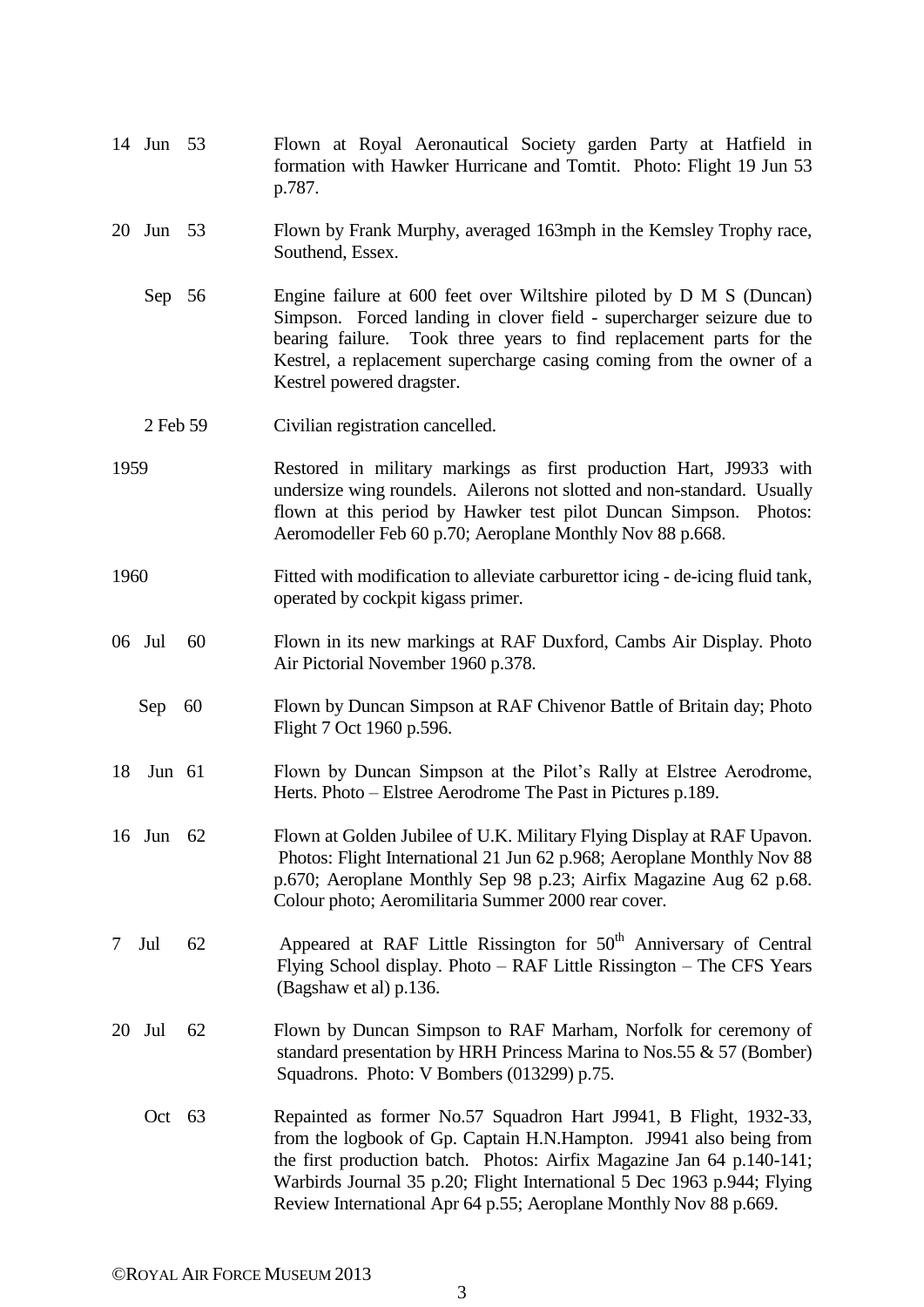|                | 18 May 64 |      | Photographed at RAF North Weald, Essex. Photo; Action Stations Vol.8<br>p.188.                                                                                                                                                                                                                          |
|----------------|-----------|------|---------------------------------------------------------------------------------------------------------------------------------------------------------------------------------------------------------------------------------------------------------------------------------------------------------|
|                | Sep 64    |      | Flown at the SBAC Show, Farnborough. Photos - Air Britain Archive<br>No.4 1980 p.99; RAFM PC73/59/146.                                                                                                                                                                                                  |
|                | 18 Sep 65 |      | To RAF Colerne for the No 24 Squadron celebration of 50 year's flying,<br>but went u/s for the display, as reported in the local press.                                                                                                                                                                 |
|                | Sep 66    |      | Flown at RAF Marham, Norfolk for the celebration of the Golden Jubilee<br>of Nos. 55 and 57 Squadrons. Photo - Royal Air Force News w/e 24 <sup>th</sup><br>September 1966.                                                                                                                             |
|                | 14 Jun 68 |      | Performed in fly-past at RAF 50th Anniversary Royal Review at<br>Abingdon.                                                                                                                                                                                                                              |
|                | 12 Jun    | 70   | Displayed at RAF Cranwell, Lincs. Colour photo: Aircraft Illustrated<br>Dec 70 p.474.                                                                                                                                                                                                                   |
|                | Sep 71    |      | Appeared as J9941 at Little Rissington Open Day. Colour photos as<br>J9941 - Aeroplane Monthly Dec 80 p.654 and Oct 81 p.553; Aircraft<br>Illustrated Apr 72 p.168-9.                                                                                                                                   |
|                | 26 Sep 71 |      | Appeared at Wycombe Air Park (Booker) display.                                                                                                                                                                                                                                                          |
|                |           |      | Withdrawn from flying later in 1971.                                                                                                                                                                                                                                                                    |
| 1972           |           |      | Transferred to RAF Museum Hendon, on loan from Hawker Siddeley<br>Aviation Ltd, Dunsfold. Displayed in Camm Hall with Hart (T) and<br>Hind. Still airworthy when presented.                                                                                                                             |
|                | Apr 1982  |      | To Abingdon for minor refurbishment and display at Abingdon's 50th<br>birthday display 18 Sep 82. Photo: Control Column Dec 82 p.173;<br>FlyPast Nov 82 p.44. Photos being moved from Hendon FlyPast Jul 82<br>p.7; Air Extra 39 p.20; Aircraft Illustrated Aug 82 p.349. Returned to<br>Hendon Oct 82. |
|                |           | 1983 | Briefly displayed in Bomber Command Hall prior to despatch to<br>Cardington. Photo at Cardington, 1984; Aeroplane<br>Supplement,<br>Museums Guide 2002.                                                                                                                                                 |
| $\mathbf{c}$ . | Sep 84    |      | To Hendon after restoration at Cardington. The aircraft was damaged<br>when loaned to RAF Abingdon when incorrectly de-rigged resulting in<br>bending of top mainplane. It reappeared at Hendon briefly after the<br>Abingdon loan then went to Cardington for repair.                                  |
| 1992           |           |      | Moved from Camm Hall to opposite Stranraer, with later moves around<br>the main aircraft hall.                                                                                                                                                                                                          |
| 9 Apr 2003     |           |      | Moved to new Lottery funded Milestones building at Hendon for<br>suspended display. Photos as displayed; Wingspan International 20 p.65;                                                                                                                                                                |